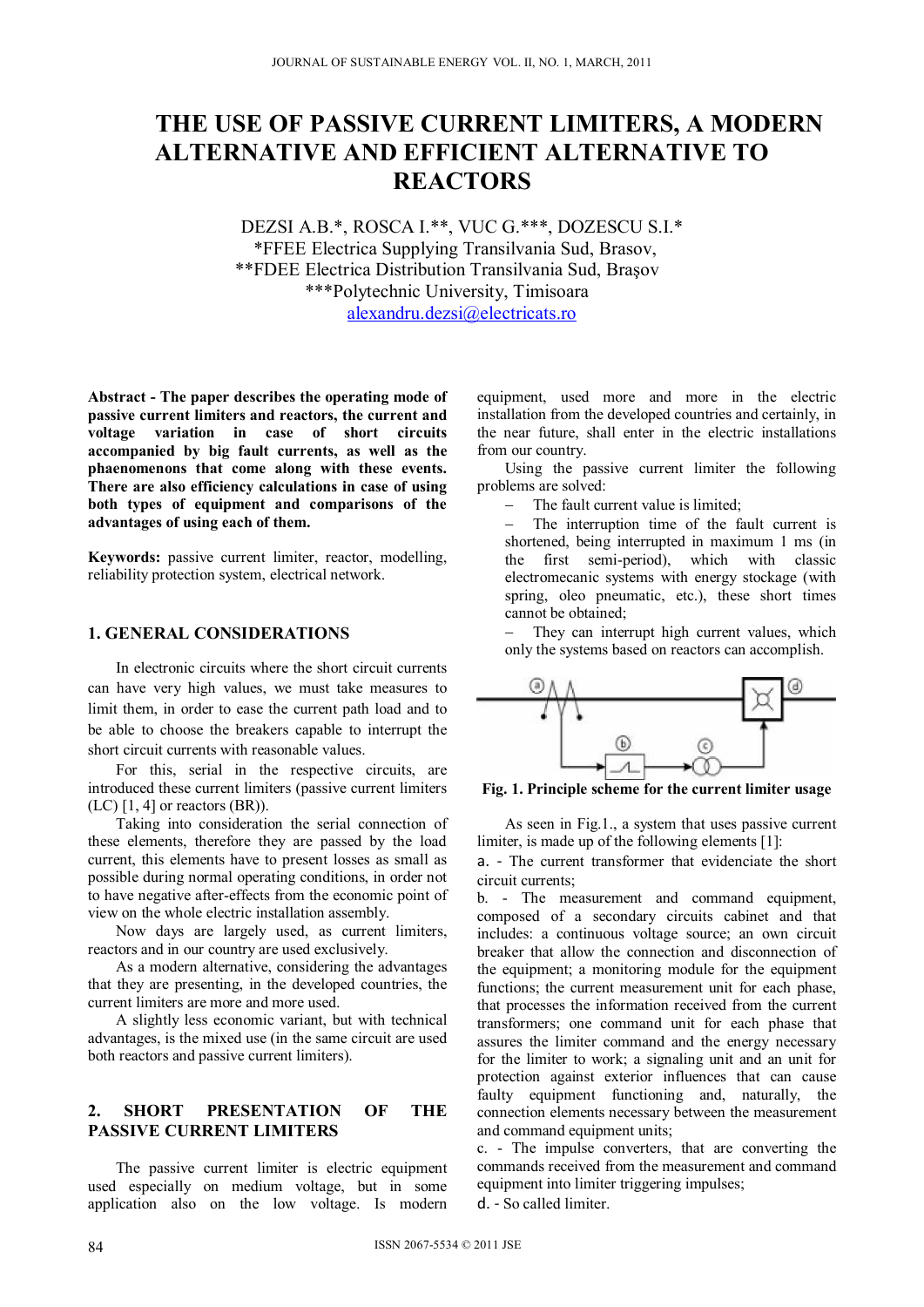The composing elements of the limiter are presented in Fig.2. and Fig.3.



**Fig. 2. Main composing elements of the limiter** 



**Fig. 3. Section through ultra-rapid breaker and fuse** 

The limiter consist of, as a rule, an ultra-rapid breaker, dimensioned for high nominal currents, but having a small break power, mounted parallel with a high breaking power fuse.

The limiter has a support (1), with whom it is fixed directly inside a cell or on the medium voltage cell carriage, support that is connected to mass through the insulator (2), the main elements are fixed on the support. The fixing device (3) can be with broach for rated currents smaller than 2000 A, or fixed with screws, for current bigger than 2000 A. Parallel with ultra-rapid breaker is mounted a high breaking power fuse (4),

equipped with a functioning indicator (5), for the case of fusible elements (6) is burned.

The impulse transformer (7) is mounted inside the body of one of the insulators, through him being made the connection between the measuring and command equipment and the ultra-rapid breaker.

The ultra-rapid breaker is made of an insulated tube (8), of burly construction, that have inside an interruptible current path (9) and a kamikaze pill (10), which is self-destroying during functioning, breaking the current path.

The impulse that determines the self-destruction of the pill is sent from the impulse transformer to kamikaze pill through the telescopic contact (11). The ultra-rapid breaker functioning is visualized on the indicator (12) mounted on his body.

Further is described the passive current limiter functioning [1].

The moment that the current path, on which we want to limit the current and on which is mounted the limiter, a fault current appears, it is detected by the current transformer, which through the secondary circuits is sending the information to the measure and command equipment. Here the information is processed. In measured the fault current value, is compared cu the minimum value on which the limiter must work (is measured both the instantaneous value and its derivative value with respect to time and only if the both adjusted values are surpassed, the working conditions are fulfilled).

It is established which are the phases affected by the fault current, it is memorized and the solution is displayed, then a signal is transmitted to the impulse transformer, which in its turn is sending an impulse to the kamikaze pill.

In order to produce a short opening time, in the pill is stored an energy sufficient that the moment when it receives the impulse, this special pill, through its selfdestruction, to be able to interrupt the current path from the ultra-rapid breaker.

When this current path, on which at normal transformation the current is circulating, is interrupted, the current will continue to circulate through the fuse mounted in parallel, where in approx. 0,5 ms is limited and then, finally, on the first passing through zero, is interrupted.

The three limiters, mounted on the three phases, are working independently working, but linked to the same measure and command equipment.

In fig. 4 is represented a simple feeding scheme in which the passive current limiter is serial with the distribution transformer.

In case of a fault K on line  $L_1$  fed from the transformer TE, the current both on the faulty line and through the limiter has the value  $I_{SC}$ . In Fig.5. is shown the current evolution in case of limiters absence  $(I_{SCa})$ and in limiters presence  $(I<sub>SCb</sub>)$ . It can be observed the great difference between the currents in the two cases above (with and without limiter).

If the passive current limiter is used, the maximum current value is obtained at  $t_1$  moment (maximum 0,5) ms), when the base current path is interrupted by the ultra-rapid breaker, following that to his complete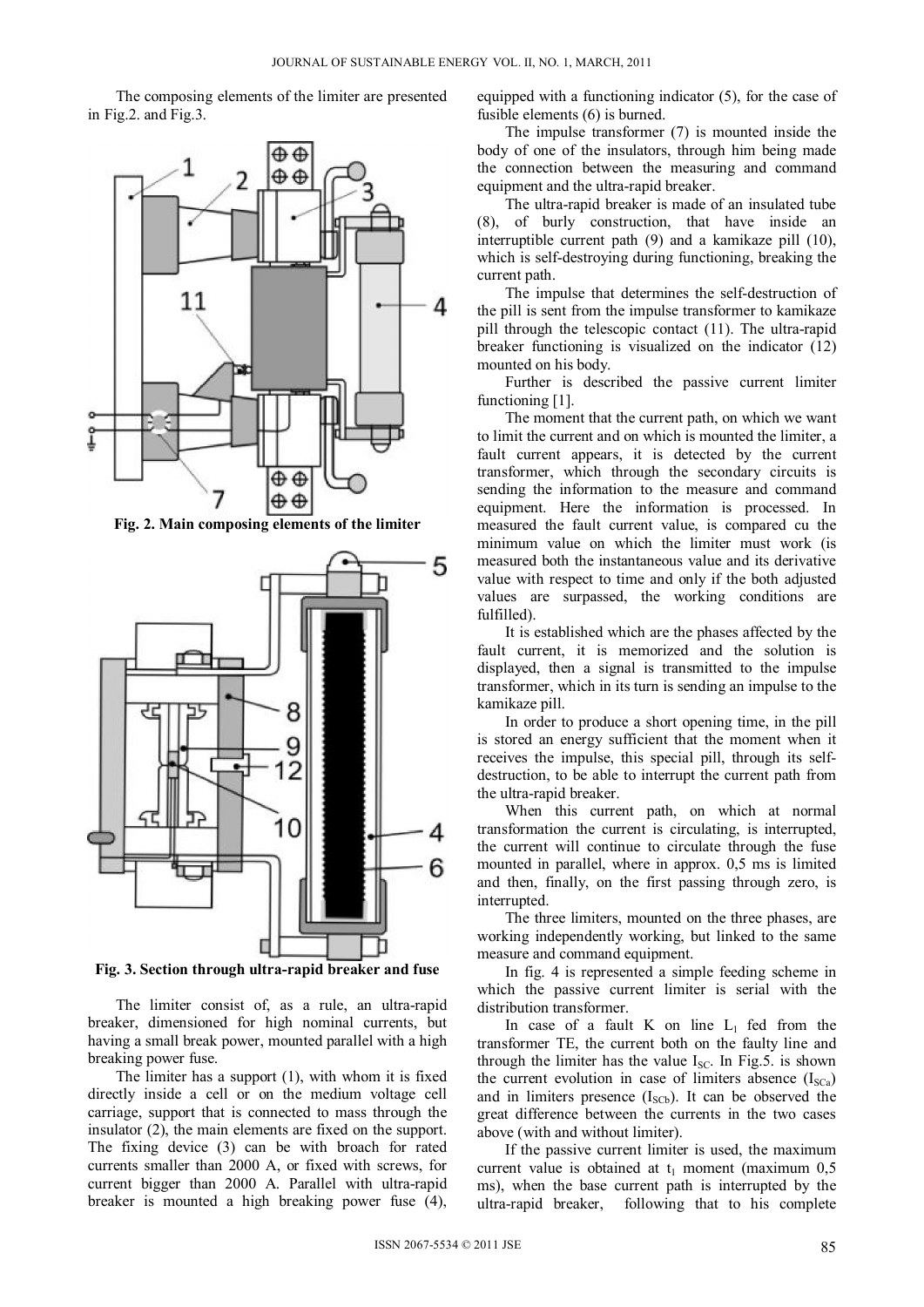interruption, to circulate through the fuse (maximum 1 ms) till  $t_2$  moment.



**Fig. 4. Distribution scheme with one transformer** 







**and one limiter**



For a feeding scheme with two identical transformers, it exists the possibility to mount one limiter serial to each transformer, when the problems happens like in case of one transformer (when the longitudinal coupling is open), or to place the passive current limiters like in Fig.6., and the fault current evolution, with and without limiter, is presented in Fig.7.

In this situation is observed that, in case of passive current limiter usage, the maximum value of the fault current is half of its value compared to the situation when the passive current limiter is not used.

# **3. SHORT PRESENTATION OF THE REACTOR**

The reactors are widely used, on medium voltage, in the stations where the short circuit power is high [2, 3, and 5].

By using the reactors the following problems are solved:

The fault currents values are limited;

Contribute to the bus-bar voltage maintaining in case of failure, to an acceptable level, which will provide the functioning without interruption for the unaffected consumers.

The main parameters of a reactor are:

- $U_n$  rated voltage;
- $I_n$  rated current;

 $X_n$  – rated reactance.

Where:

$$
X_n = \omega \cdot L \tag{1}
$$

$$
X_n\% = \frac{X_n \cdot \sqrt{3} \cdot I_n}{U_n} \cdot 100
$$
 (2)

There are several modes of placement

the reactor in the primary medium voltage circuits, in whom we want to limit the short circuit currents, them

being presented in Fig.8.

In Fig.8.a. the reactor is placed between the power transformer and the bus-bars. This mode of placement has the advantage of limiting the short circuit currents in the whole downstream installation  $(K_1, K_2)$ , but has the disadvantage that the reactor must be over dimensioned.

In Fig.8.b. the reactor is placed on the exit power main, having the advantage of limiting the short circuit currents only on the line  $(K)$  on which is mounted, but its dimensioning is made considering only the current on this specific line.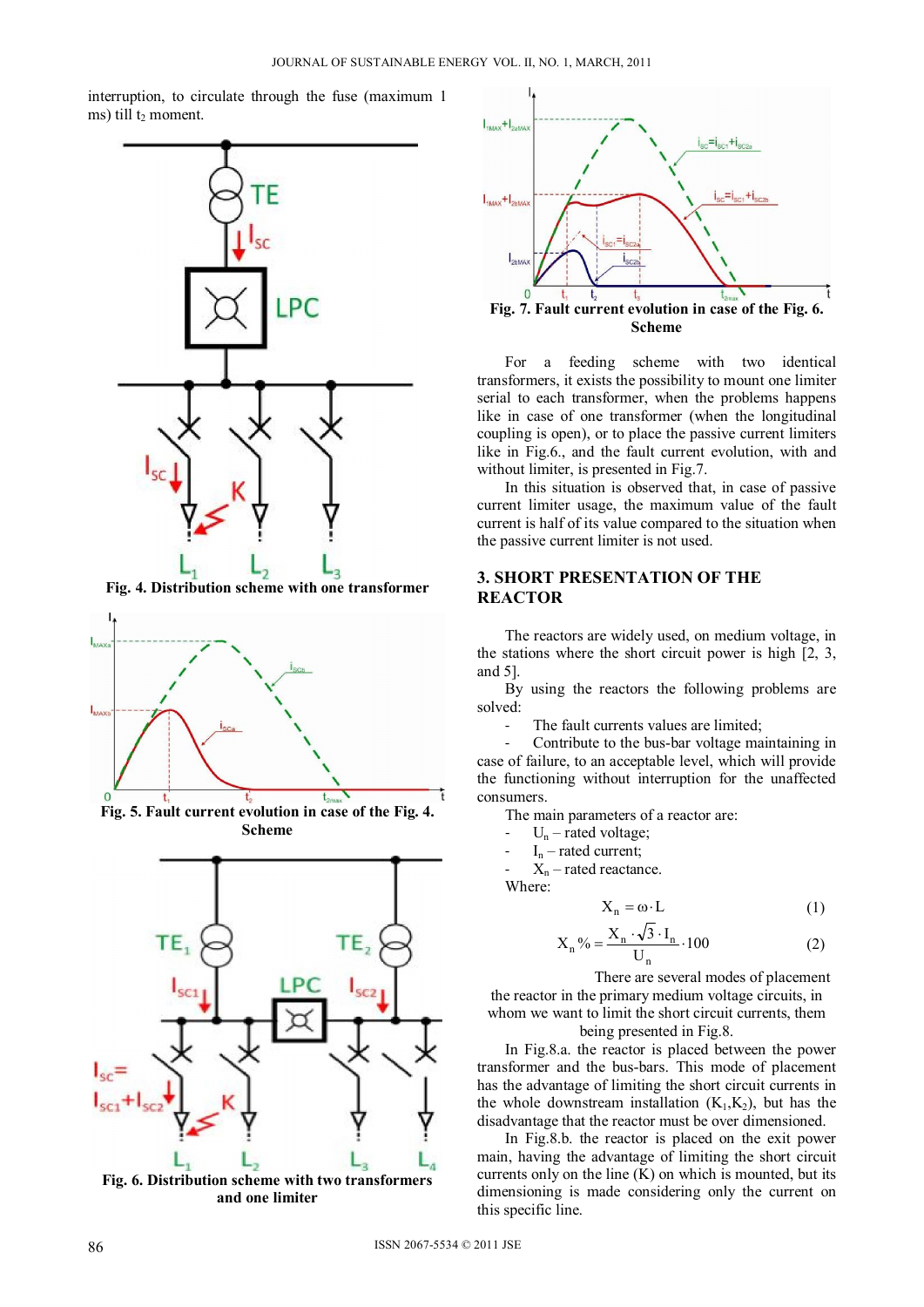

**Fig. 8.a. BR placement in the transformer circuit** 



**Fig. 8.b. BR placement in the exit power main circuit** 







**Fig. 8.d. Sectioned BR** 

In Fig.8.c. the reactor il placed on the longitudinal coupling. This placement mode, where two or more power transformer exists, has economic advantages and also contributes to the short circuit currents limiting (other section transformers contribution), both for line short circuit currents  $(K_2)$ , sections short circuit currents  $(K_1)$  and feeding line short circuit currents  $(K_3)$ , but it cannot limit the contribution of the short circuit currents on the feeding line corresponding to the faulty section.

In Fig.8.d. is presented the placement of a sectioned reactor (twin), that serves two lines, limiting the short circuit current on each of the lines (K).

Certainly are existing more modes of placement or combined modes.

For choosing (dimensioning) the reactor we must consider that, during normal working regime, its reactance must be at most  $6\div 8\%$ , excepting the case when is placed on the longitudinal coupling, when it can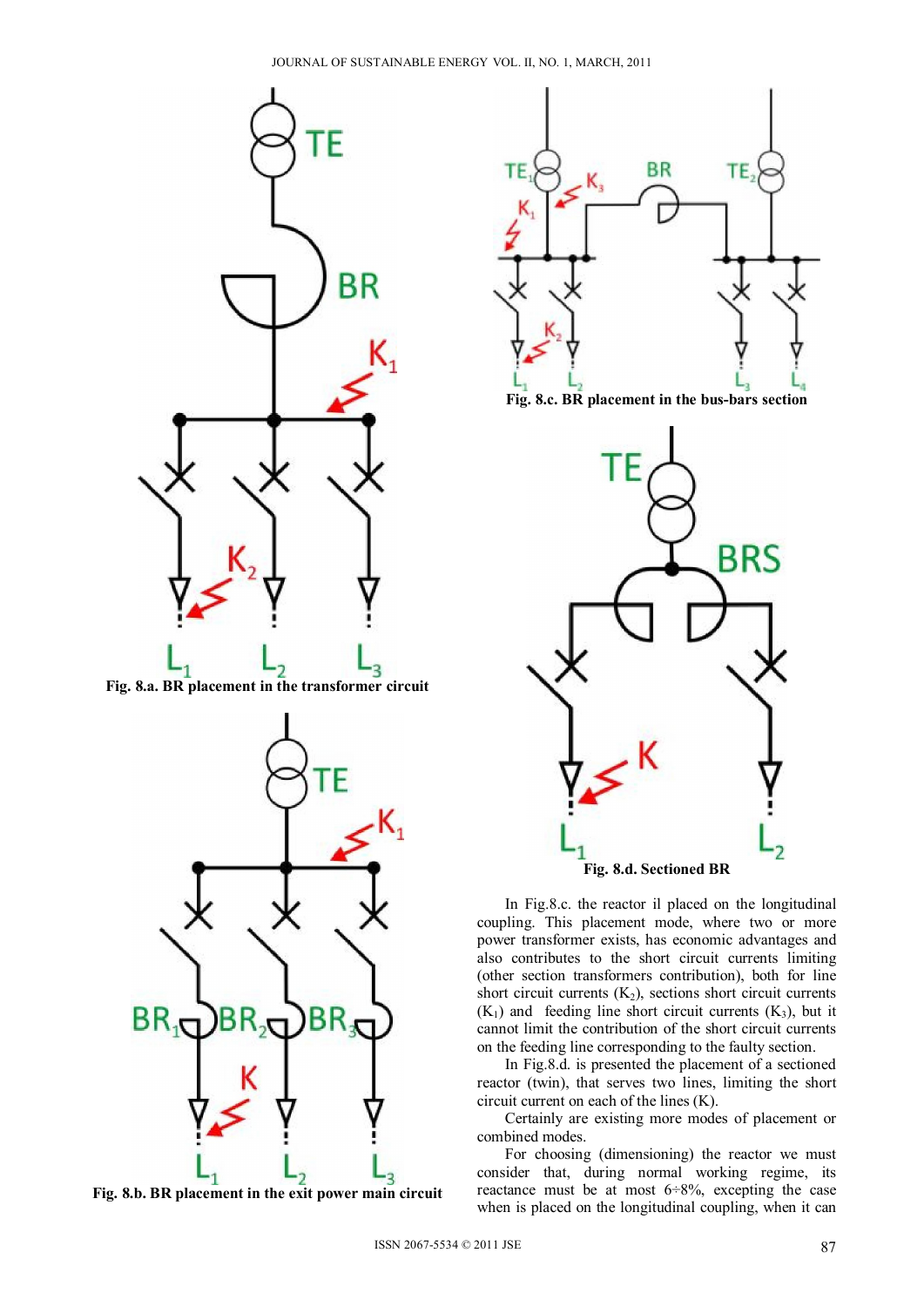be of maximum 10÷12% due to the fact that for a good equillibration of the consumption on the sections, on normal working regime, the current in the reactor is small [6, 7].

In Fig.9. are presented for normal operating conditions, with reactor, the voltage drops and phases diagram.



**Fig. 9. Reactor normal operating conditions** 

The voltage drops during short circuit regime are presented in Fig.10. [9].



**Fig. 10. Voltage drops during short circuit regime** 

In Fig.10. are observed the voltage drops evolution between the source and the fault place, compared for normal working regime and short circuit regime, in both cases of reactor presence and absence. The notations in the diagram are representing:

- $U_s$  working voltage;
- $U_r$  bus-bars residual voltage with BR;
- $U_r$  bus-bars residual voltage without BR ;

 $U_1$ ,  $U_2$  – Exit and entrance binding-post voltage for BR.

The reactor dimensioning [10] must be made thus the voltage losses during normal working regime are respecting the following limits:

$$
\Delta U_{BR} \% = X_{nBR} \cdot \frac{\sqrt{3} \cdot I_{\text{max}} \cdot \sin \varphi}{U_n} \cdot 100 \le (1.5 \div 2) \% \tag{3}
$$

and the bottoming voltage during short circuit regime are framed in the following limits:

$$
\Delta U_r\% = X_{nBR} \cdot \frac{\sqrt{3} \cdot I_r}{U_n} \cdot 100 \ge (65 \div 70)\% \tag{4}
$$

where:

- $I_{\text{max}}$  maximum current during normal working regime;
	- $I_r$  breaking current of the circuit breaker.

# **4. COMPARISONS BETWEEN PASSIV CURRENT LIMITER AND REACTOR. ADVANTAGES AND DISADVANTAGES**

In medium voltage electric installation both variants are used in order to limit the short circuit currents, with the advantages and disadvantages that they are presenting.

Further are pointed out the main technical and economic aspects regarding the passive current limiters usage, respectively the reactors.

#### **4.1. Short circuit currents limiting time**

If the short circuit currents have great values, over the working limit of the passive current limiters, they are quickly interrupted, in the first semi-period, therefore:

$$
t_{\rm sc} \leq lms \tag{5}
$$

While when using reactors, the short circuit currents interruption is made through classic methods (protective relays and circuit breakers), case where:

$$
t_{sc} \in (0.5 \div 3)ms
$$
 (6)

depending on the spot where the current is limited.

A short interruption time has the advantage that the instalation elements traversed by the fault current are less stressed.

If the short circuit current have small values, below the working limit of the passive current limiters, the interruption time is the same for both variants (6), being interrupted through classic methods. In this case, by using reactor, this currents are reduced to a certain extent.

#### **4.2. Additional serial impedances**

The use of reactors means to seriatim on the electric circuits of additional impedances, with negative economic effects. The electric installations losses are growing (the reactors losses) that meaning additional exploitation costs.

Following the analysis made in st. 110/6 kV Astra from Brasov, was noticed that these losses have a weight, as part of the total losses in the station, the following approximate value:

$$
p_{BR} \gamma_0 = 0.08 \cdot p_t \gamma_0 \tag{7}
$$

which is not a neglectable value.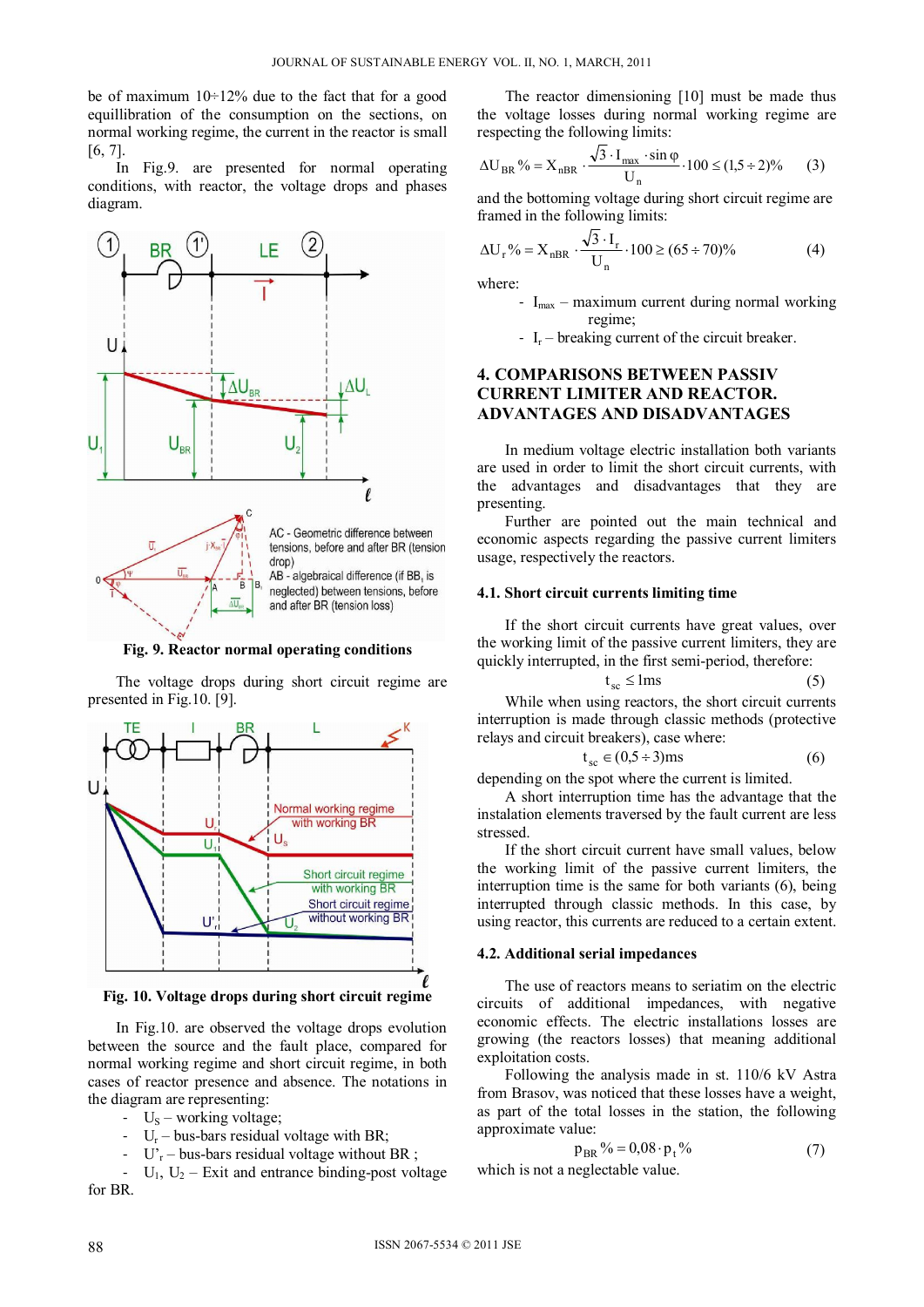## **4.3. Voltage level**

During normal working regime, the use of passive current limiters is not causing voltage drops, while using reactors causes voltage drops downstream from the mounting point. Even more, the voltage drops are depending on the charge variations, that burdens more the control on the voltage level. Concomitantly, the voltage variations can have negative effects for the consumers, specially the case of big motors starting.

Therefore, when choosing the reactors, the voltage drop variation limits, during normal working regime, must be as small as possible.

During short circuit regime, the passive current limiters have a remarkable advantage, meaning that the voltage in the unaffected part of the electric installations is dropping only for a fraction of a millisecond, so that even the most sensitive consumers (computers for example) are not affected by the voltage drops. In case of using reactors, the short circuit current liquidation process being slower, the voltage drop during transition process is experienced by all consumers.

## **4.4.Short circuit currents effects on the limiting equipment.**

In this case, the advantages are on the reactors side. The short circuit current are producing in the reactors, due to Joule-Lenz effect, heating, which in time, when functioning, can lead to the insolation ageing, but for passive current limiters are causing the kamikaze pill self destruction, which can lead to the shut-down of the ultra rapid circuit breaker shut-down and later of the high breaking power fuse.

The ultra rapid circuit breaker and the high breaking power fuse, after one action, must be changed (on the phases affected by the short circuit current), or they can be reconditioned in specialized shops, wiht relaticely small costs and then it can be reused.

#### **4.5. Investment expenses**.

If we compare the investment expenses regarding the mountig of a passive current limiter and of a reactor, the advantages are on passive current limiter side.

Beside the expenses regarding the aquisition of the respective equipment and mounting costs, we must consider their mounting place. If the passive current limiters are mounted inside the medium voltage cells, the reactors need large spaces and separate wall-up constructions, in order to be mounted and to ensure necessary cooling space, that highly increasing the investment cost.

Following the laborious calculations made, was found that it exist a report between the investment expenses for passive current limiters  $(C<sub>LPC</sub>)$  and investment expenses for reactors  $(C_{BR})$ :

$$
C_{BR}/C_{LPC} \cong 2,1
$$
 (8)

# **5. USE OF THE PASSIVE CURRENT LIMITERS AND REACTORS**

Lately, in the developed countires, are often used passive current limiters and reactors, thus joining the technical advantages of the two types of current limiters, of course to investment costs detriment, which in this care are bigger [1, 8].



**Fig. 11.a. Parallel mounting of the LPC and BR in the main feeding circuit** 

This association between passive current limiter and reactor has numerous advantages.

During normal working regime, the reactor is bypassed, so, virtually [8], is not traversed by the load current, the power losses are void, that eliminating the main defficiency of the sole reactor use. Also during normal working regime, also beacuse the reactor is bypassed, the voltage drop on the reactor is void, that eliminating the negative influences on the consumers, due to voltage drops.



**Fig. 11.b. Parallel mounting of the LPC and BR on the longitudinal coupling** 

In Fig.11.a. and Fig.11.b. are two examples where the passive current limiter is mounted parallel to the reactor, the first case in the main feeding circuit, the second case on the longitudinal coupling.

On short circuit regime, when the current does not exceed the working value of the passive current limiter, the fault current is limited by the reactor to permissible